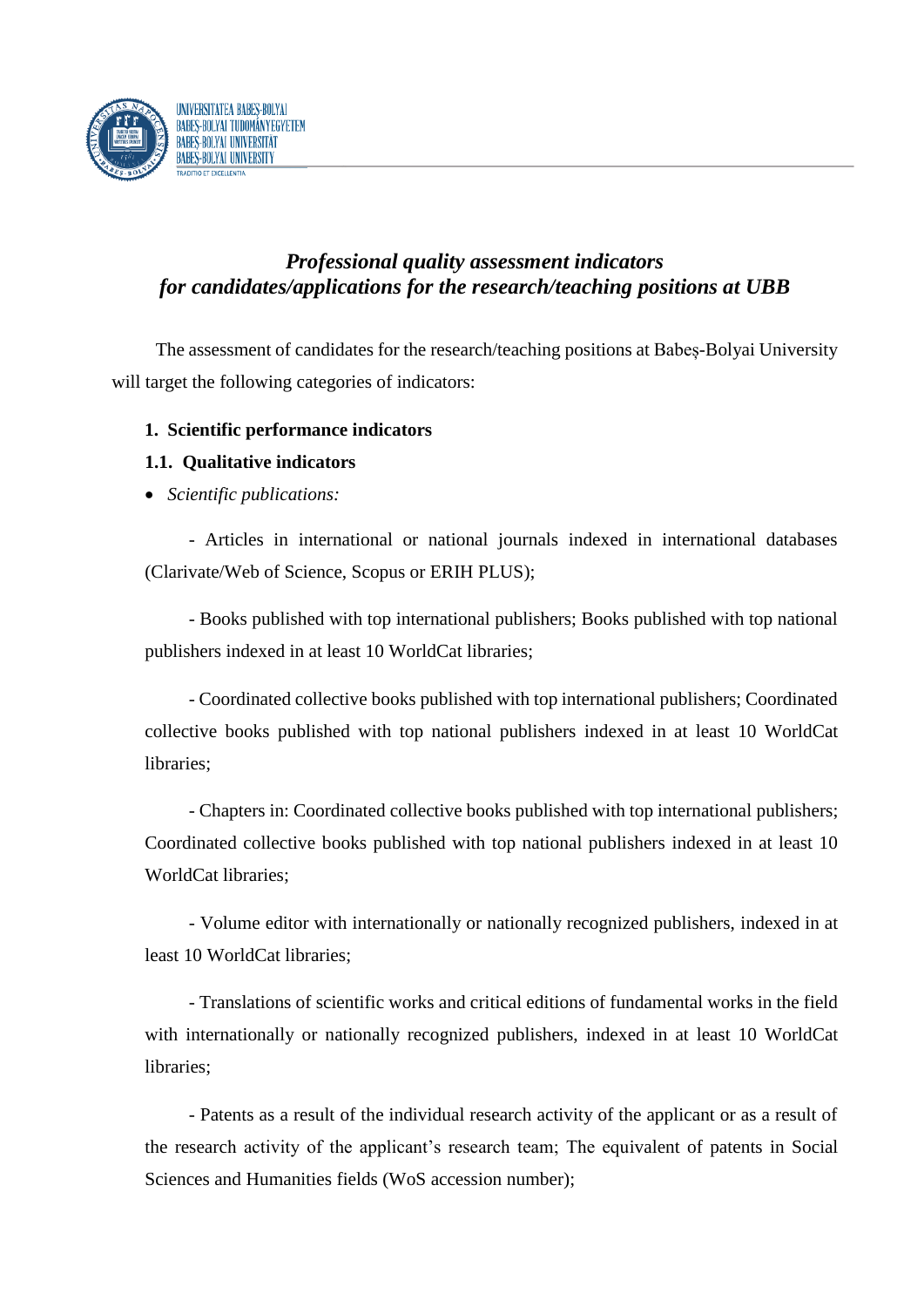

- Coordination/ Editing of special issues in Clarivate-Web of Science/ Scopus/ ERIH PLUS indexed journals.

### *Research projects:*

- Director of a research project funded by: prestigious international organizations (European Commission, World Bank, OSCE, international universities); prestigious national organizations (Government, Ministry of Research, UEFISCDI, CNFIS, private entities with a research component);

- Member of a research project funded by: prestigious international organizations (European Commission, World Bank, OSCE, international universities); prestigious national organizations (Government, Ministry of Research, UEFISCDI, CNFIS, private entities with a research component);

*International mobility:*

- Internships/ Research visits at universities, centres, institutes, private entities of international prestige;

- Conference invitations/ keynote speaker/ plenary speaker in prestigious research institutions or universities or at international scientific conferences;

- Presentation at scientific conferences or international exploratory workshops;

## **1.2. Quantitative indicators**

- *Scientific impact indices:*
- the value of the Hirsch index (Web of Science; Scopus; Google Scholar);
- the value of the i10 index.
- *Number of citations/ indexing:* 
	- in Clarivate / Web of Science indexed journals;
	- in Scopus indexed journals;
	- in the Google Scholar database;
	- indexed in the WorldCat database (for books).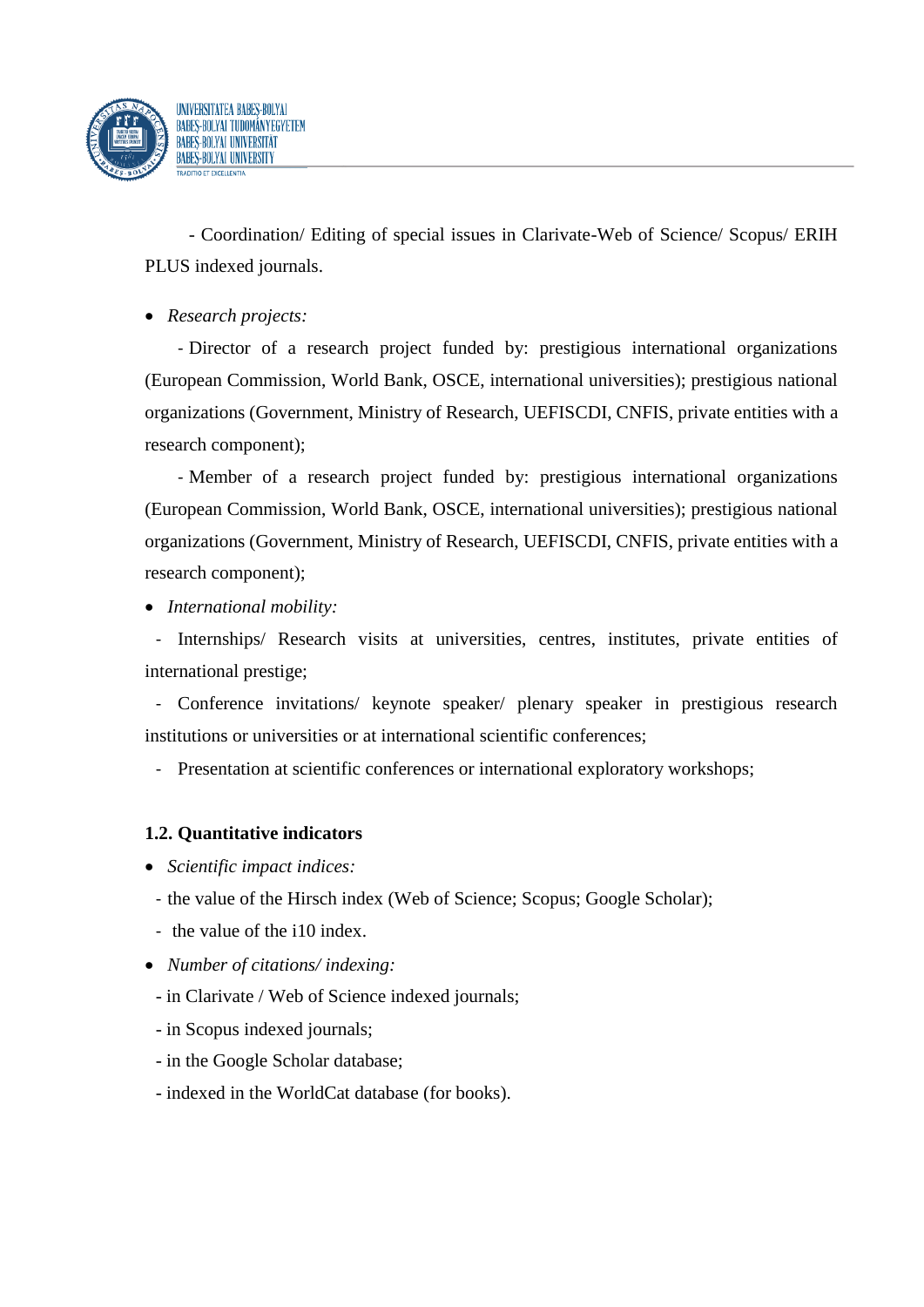

#### **2. Indicators of professional experience**

#### *Research experience:*

- Permanent/ temporary research positions in national and international universities/ institutes;

- Management positions in the field of research in national and international universities/ institutes;

- Coordination and management of international partnerships or research networks;
- Member of national or international scientific research projects;
- Editorial positions in Clarivate/ Web of Science, Scopus, ERIH PLUS indexed journals;

- Peer-reviewer for Clarivate-Web of Science/ Scopus/ ERIH PLUS indexed journals or for volumes published with internationally recognized publishers);

- Coordinator/ member of research centres with local, national or international accreditation;

- Experience as an independent researcher with temporary affiliation based on the research grants attracted;

- Expertise and efficiency in attracting research grants from public or private funding sources;

- Supervision of doctoral theses, postdoctoral projects or team research;
- Organization of international conferences, academic events or workshops;
- Research oriented volunteer activity;

#### **3. Prestige indicators**

- Invitations in international committees to develop cross-sectoral strategies with regional or global impact (bodies with diplomatic and development missions);

- Distinctions granted by universities, research institutions or private entities with a strong national and international research profile;

- Scientific evaluator/assessment officer in international/national programmes (expert evaluator in international/national grant competitions; member of research committees in international/national institutions; member of national and international doctoral theses review committees).